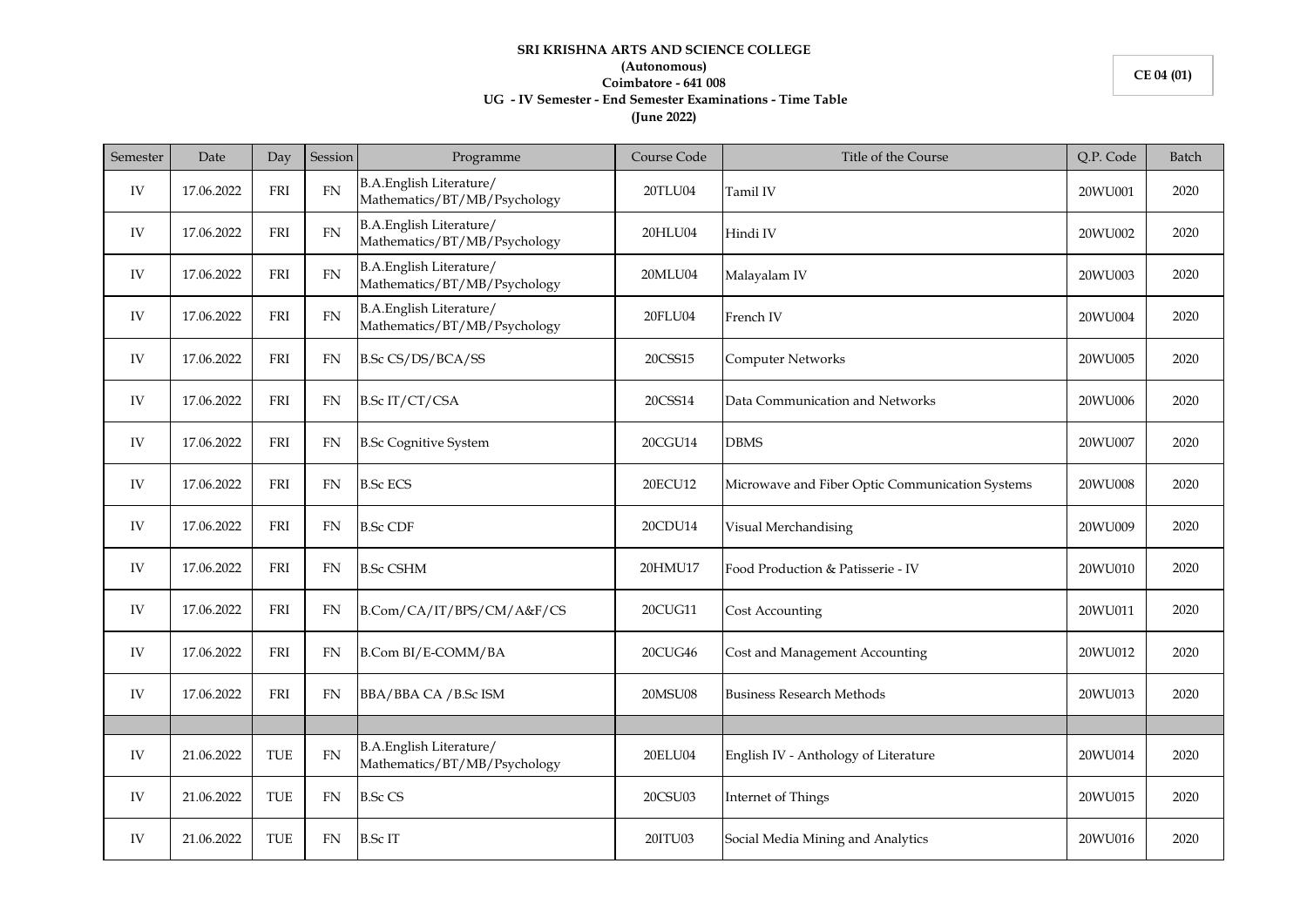| Semester   | Date       | Day        | Session    | Programme                     | Course Code | Title of the Course                           | Q.P. Code | Batch |
|------------|------------|------------|------------|-------------------------------|-------------|-----------------------------------------------|-----------|-------|
| IV         | 21.06.2022 | TUE        | <b>FN</b>  | <b>B.Sc CT</b>                | 20CTU05     | Knowledge Management                          | 20WU017   | 2020  |
| IV         | 21.06.2022 | TUE        | <b>FN</b>  | <b>BCA</b>                    | 20CAU03     | Agile Software Development                    | 20WU018   | 2020  |
| IV         | 21.06.2022 | TUE        | FN         | <b>B.Sc CSA/DS</b>            | 20CSS16     | Software Engineering                          | 20WU019   | 2020  |
| IV         | 21.06.2022 | TUE        | FN         | <b>B.Sc SS</b>                | 20SSU03     | <b>Information Retrieval</b>                  | 20WU020   | 2020  |
| IV         | 21.06.2022 | TUE        | <b>FN</b>  | <b>B.Sc Cognitive System</b>  | 20CGU15     | Process Management                            | 20WU021   | 2020  |
| IV         | 21.06.2022 | TUE        | ${\rm FN}$ | <b>B.Sc ECS</b>               | 20ECU13     | 8051 Microcontroller and Applications         | 20WU022   | 2020  |
| IV         | 21.06.2022 | TUE        | ${\rm FN}$ | <b>B.Sc CDF</b>               | 20CDU15     | <b>Technical Textiles</b>                     | 20WU023   | 2020  |
| IV         | 21.06.2022 | TUE        | ${\rm FN}$ | <b>B.Sc CSHM</b>              | 20HMU18     | Food & Beverage Service - IV                  | 20WU024   | 2020  |
| IV         | 21.06.2022 | TUE        | <b>FN</b>  | B.Com/CA/IT/BPS/CM/A&F/CS     | 20CUG12     | Management Accounting                         | 20WU025   | 2020  |
| IV         | 21.06.2022 | TUE        | ${\rm FN}$ | <b>B.Com PA</b>               | 20CPU11     | Cost and Management Accounting - II           | 20WU026   | 2020  |
| IV         | 21.06.2022 | TUE        | ${\rm FN}$ | <b>B.Com BI</b>               | 20CNU05     | Merchant Banking                              | 20WU027   | 2020  |
| IV         | 21.06.2022 | <b>TUE</b> | ${\rm FN}$ | <b>B.Com E-COMM</b>           | 20CEU03     | E - Commerce Application                      | 20WU028   | 2020  |
| IV         | 21.06.2022 | TUE        | <b>FN</b>  | <b>B.Com BA</b>               | 20CBA05     | <b>Exploratory Data Analysis</b>              | 20WU029   | 2020  |
| IV         | 21.06.2022 | TUE        | FN         | BBA/BBA CA / B.Sc ISM         | 20MSU09     | Financial Management                          | 20WU030   | 2020  |
|            |            |            |            |                               |             |                                               |           |       |
| IV         | 24.06.2022 | FRI        | ${\rm FN}$ | <b>B.A.English Literature</b> | 20ENU09     | British Literature from Pope to Johnson       | 20WU031   | 2020  |
| IV         | 24.06.2022 | FRI        | FN         | <b>B.Sc Mathematics</b>       | 20MAU09     | Differential Equations and Laplace Transforms | 20WU032   | 2020  |
| ${\rm IV}$ | 24.06.2022 | FRI        | FN         | <b>B.Sc BT/MB</b>             | 20BSU03     | rDNA Technology                               | 20WU033   | 2020  |
| ${\rm IV}$ | 24.06.2022 | FRI        | FN         | <b>B.Sc Psychology</b>        | 20PSU10     | Abnormal Psychology - I                       | 20WU034   | 2020  |
|            |            |            |            |                               |             |                                               |           |       |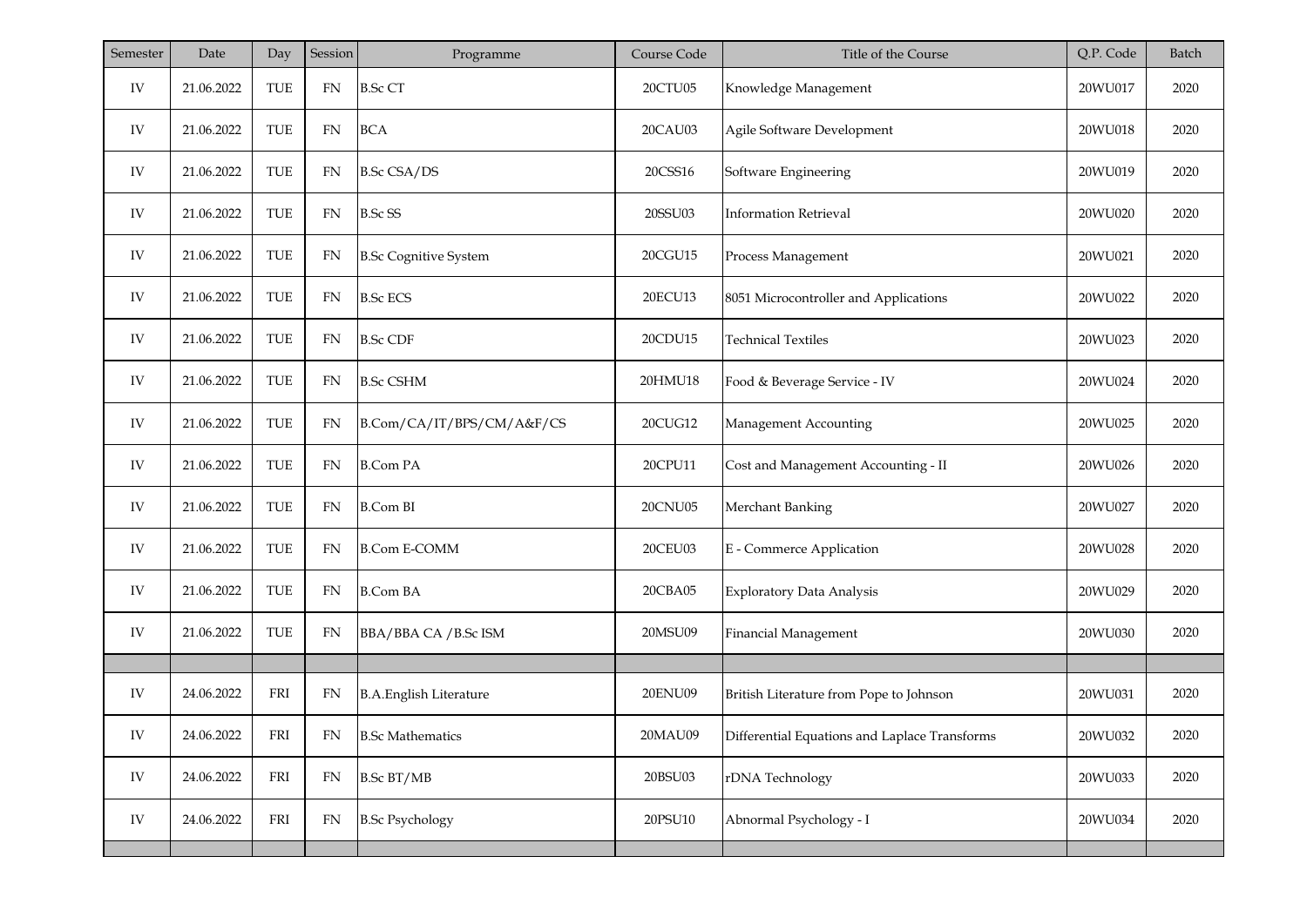| Semester | Date       | Day         | Session    | Programme                                | Course Code    | Title of the Course                      | Q.P. Code | <b>Batch</b> |
|----------|------------|-------------|------------|------------------------------------------|----------------|------------------------------------------|-----------|--------------|
| IV       | 27.06.2022 | <b>MON</b>  | ${\rm FN}$ | <b>B.A.English Literature</b>            | 20ENU10        | Indian Literature                        | 20WU035   | 2020         |
| IV       | 27.06.2022 | <b>MON</b>  | <b>FN</b>  | B.Sc CS/IT/CT/BCA/CSA/SS                 | 20CSS17        | Database Management System using Oracle  | 20WU036   | 2020         |
| IV       | 27.06.2022 | <b>MON</b>  | FN         | <b>B.Sc Cognitive System</b>             | 20CGU16        | Problem Solving and Programming - Python | 20WU037   | 2020         |
| IV       | 27.06.2022 | <b>MON</b>  | FN         | <b>B.Sc DS</b>                           | 20DSU07        | R for Data Science                       | 20WU038   | 2020         |
| IV       | 27.06.2022 | <b>MON</b>  | FN         | <b>B.Sc ECS</b>                          | 20ECU14        | Computer Networks                        | 20WU039   | 2020         |
| IV       | 27.06.2022 | <b>MON</b>  | FN         | <b>B.Sc BT/MB</b>                        | 20BSU04        | Introduction to Bioinformatics           | 20WU040   | 2020         |
| IV       | 27.06.2022 | <b>MON</b>  | FN         | <b>B.Sc CDF</b>                          | 20CDU17        | <b>History of Costumes</b>               | 20WU041   | 2020         |
| IV       | 27.06.2022 | $MON$       | <b>FN</b>  | <b>B.Sc CDF</b>                          | 20CDU18        | Home Textiles                            | 20WU042   | 2020         |
| IV       | 27.06.2022 | $MON$       | FN         | <b>B.Sc CSHM</b>                         | 20HMU19        | Bakery & Confectionary                   | 20WU043   | 2020         |
| IV       | 27.06.2022 | $MON$       | ${\rm FN}$ | <b>B.Sc Psychology</b>                   | 20PSU11        | Marketing and Consumer Behavior          | 20WU044   | 2020         |
| IV       | 27.06.2022 | $MON$       | ${\rm FN}$ | B.Com / CA/IT/BPS/CM/BI/E-<br>COMM/BA/CS | 20CUG13        | Goods and Services Tax                   | 20WU045   | 2020         |
| IV       | 27.06.2022 | $MON$       | ${\rm FN}$ | <b>B.Com PA</b>                          | 20CPU12        | Income Tax Law - I                       | 20WU046   | 2020         |
| IV       | 27.06.2022 | $MON$       | ${\rm FN}$ | B.Com A&F                                | <b>20CFU02</b> | Taxation I                               | 20WU047   | 2020         |
| IV       | 27.06.2022 | <b>MON</b>  | <b>FN</b>  | BBA/BBA CA / B.Sc ISM                    | 20MSU11        | Human Resource Management                | 20WU048   | 2020         |
|          |            |             |            |                                          |                |                                          |           |              |
| IV       | 01.07.2022 | ${\rm FRI}$ | <b>FN</b>  | <b>B.A.English Literature</b>            | 20GEU71        | Corporate Management                     | 20WU049   | 2020         |
| IV       | 01.07.2022 | FRI         | FN         | <b>B.Sc Mathematics</b>                  | 20MAU10        | Trigonometry and Fourier Series          | 20WU050   | 2020         |
| IV       | 01.07.2022 | FRI         | FN         | <b>B.Sc CS/CT</b>                        | 20GEU46        | Embedded System                          | 20WU051   | 2020         |
| IV       | 01.07.2022 | <b>FRI</b>  | ${\rm FN}$ | B.Sc IT/DS/ Cognitive System             | 20GEU47        | Robotics and Application                 | 20WU052   | 2020         |